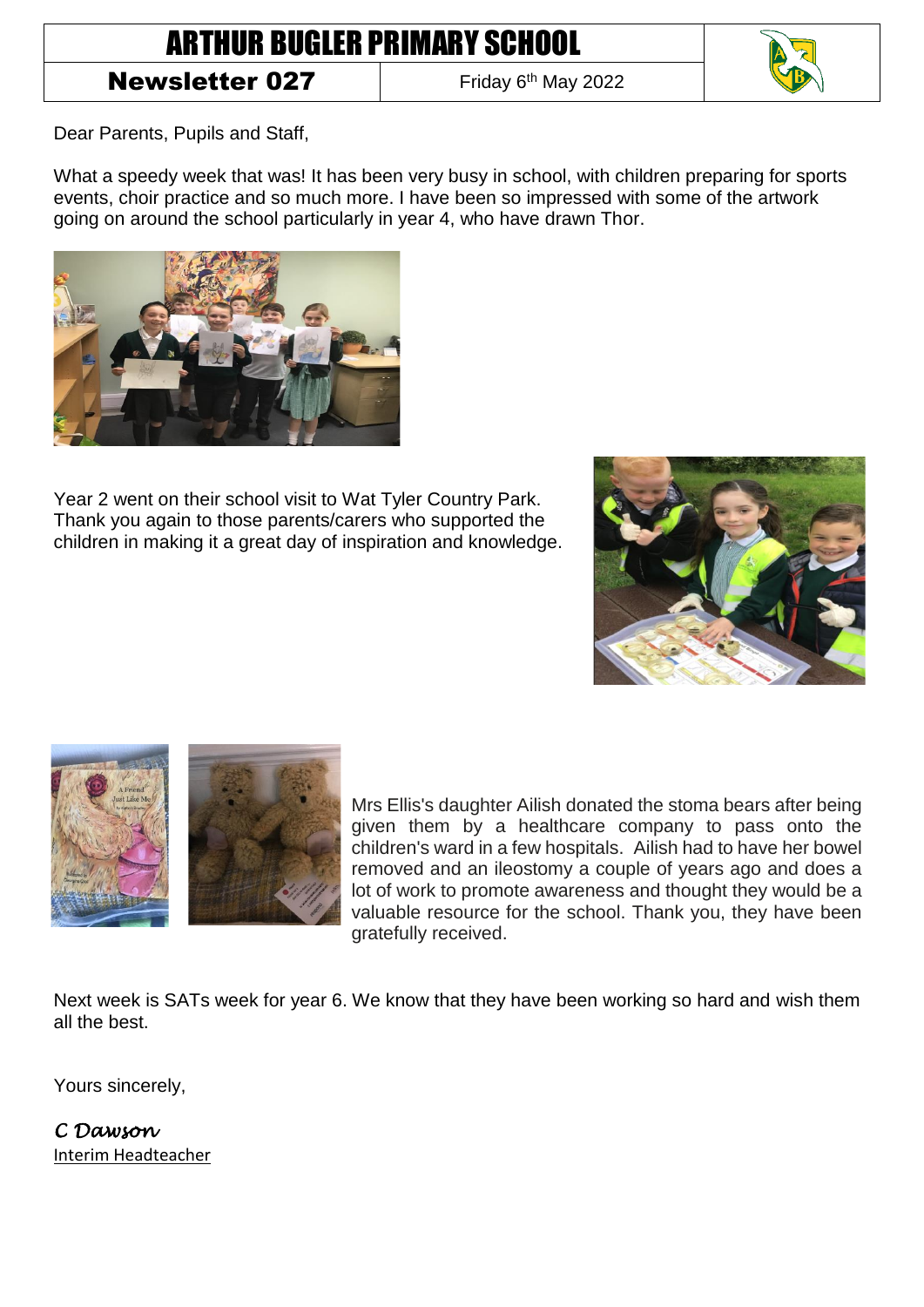|  | <b>ATTENDANCE</b>                      |                |                                                  |        |
|--|----------------------------------------|----------------|--------------------------------------------------|--------|
|  | Early years & KS1                      | <b>Class 4</b> | <b>Mrs McAllister &amp;</b><br><b>Mrs Rushen</b> | 99.17% |
|  | KS <sub>2</sub>                        | Class 10       | <b>Mrs</b><br>Livingstone                        | 97.58% |
|  | <b>Congratulations to all classes!</b> |                |                                                  |        |
|  | <b>Whole School Attendance</b>         |                | 94.69%                                           |        |

| <b>Bronze Headteacher Awards</b>                                                                                                                                                                                                                                                                                |  |
|-----------------------------------------------------------------------------------------------------------------------------------------------------------------------------------------------------------------------------------------------------------------------------------------------------------------|--|
| This week 10 Bronze Headteacher Awards have been awarded. Well done<br>to the following children: Isla F, Lily W, Conrad B, Imogen H, Tilly R, Eleanor<br>R, Jack B, Lois H, Owen H, Teddy M. They received their Bronze<br>Headteacher Award sticker and pencil sharperner in today's celebration<br>Assembly! |  |

|                                               | <b>PTA - Your School Lottery</b>                                                                                                                                                                       |
|-----------------------------------------------|--------------------------------------------------------------------------------------------------------------------------------------------------------------------------------------------------------|
| <b>OUR</b><br><b>SCHOOL</b><br><b>LOTTERY</b> | Joining your school's lottery is easy visit<br>https://www.yourschoollottery.co.uk/ follow the instructions. You'll receive<br>your tickets within minutes. Search for Arthur Bugler when prompted to. |
|                                               |                                                                                                                                                                                                        |

|--|

| LETTERS SENT HOME / E-MAILED THIS WEEK                                                                                                                                                                                                                                                                                                                                                               |
|------------------------------------------------------------------------------------------------------------------------------------------------------------------------------------------------------------------------------------------------------------------------------------------------------------------------------------------------------------------------------------------------------|
| All Years – Class Photos (26 <sup>th</sup> May)<br>All Years - Aware Notice to children using TikTok and YouTube<br>All Years - Volunteers needed for Summer Fete<br>All Years - Letter from the Chair of Governors<br>All Years - Platinum Jubilee Celebrations<br>Early Years - Trip to Barleylands<br>Year 5 & 6 – Note regarding children walking home from school alone<br>Year 6 - Bikeability |